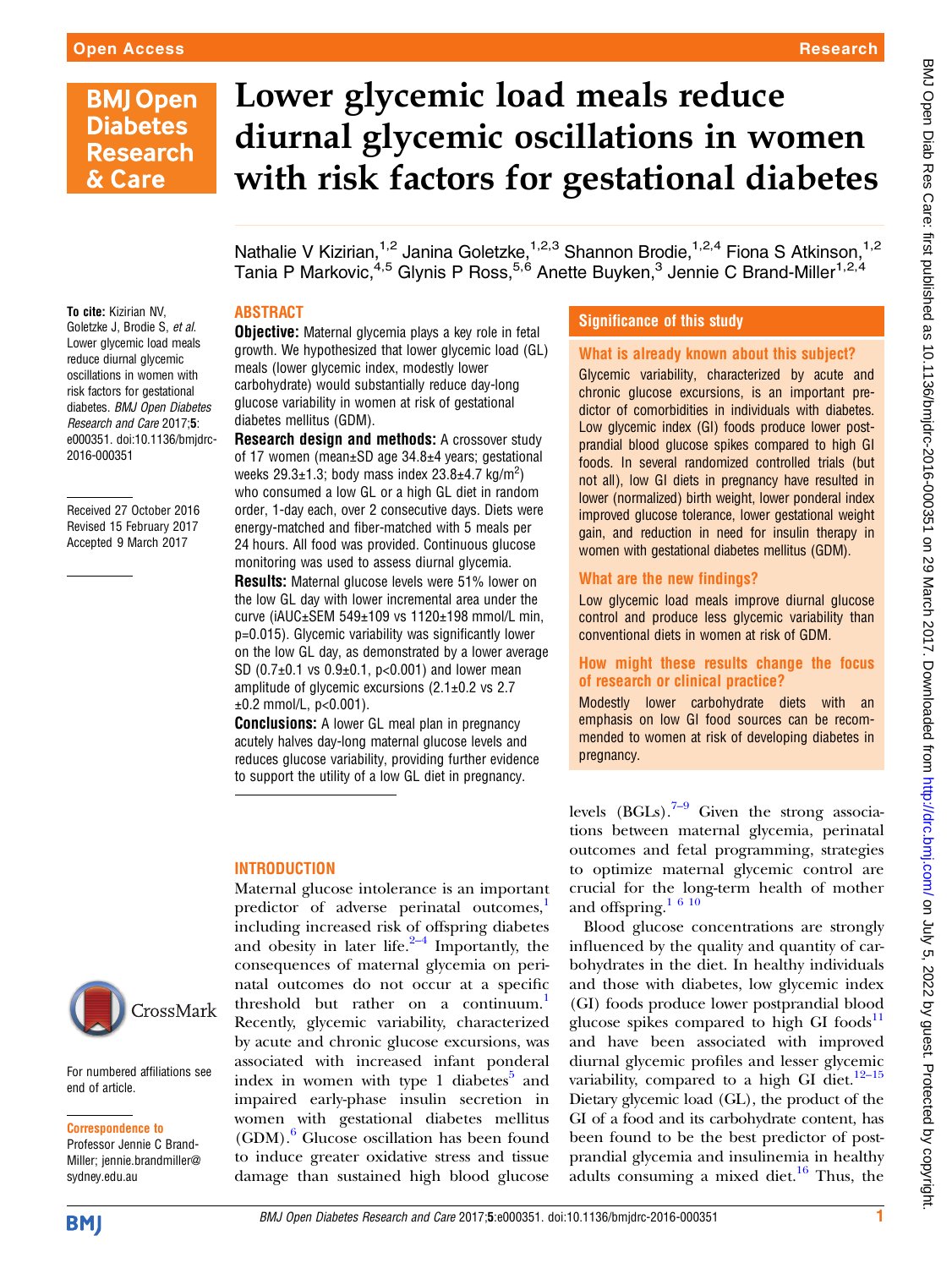### Clinical care/education/nutrition/psychosocial research

combination of a modestly lower carbohydrate intake from low GI food sources with a reciprocal increase in fat and protein may be the simplest dietary strategy to optimize maternal glucose control.

Until now, no study has explored the effect of diets of varying dietary GL on diurnal glucose levels and glycemic variability in pregnancy. The aim of this study was to use continuous glucose monitoring (CGM) to test the acute effect of two fiber-matched diets, one high GL and one low GL, 1-day each, on glycemic profiles and glycemic variability in third trimester pregnant women at risk of GDM. We hypothesized that the low GL meals would produce lower diurnal glucose levels and lesser glycemic variability, compared to the high GL meals.

#### RESEARCH DESIGN AND METHODS

This was a within-subject randomized crossover trial comparing the effects of 1-day low GL meals and 1-day high GL meals, in women between 26 and 32 weeks of gestation at higher risk of GDM. Participants were recruited through the antenatal clinic at the Royal Prince Alfred Hospital, Camperdown, NSW, Australia. Women were prescreened at the time of their second obstetric appointment (19–23 weeks gestation) and invited to participate in the study. Those expressing interest were given details of the study and contacted again after routine testing for GDM at 26–28 weeks gestation. Women were eligible if they had at least one of the following risk factors for GDM: prepregnancy body mass index (BMI) ≥30 kg/m<sup>2</sup>, age ≥35 years, polycystic ovarian syndrome, history of GDM or glucose intolerance, history of a previous birth >4000 g, family history of type 2 diabetes (first-degree relative), belonging to an ethnic group with a high prevalence of GDM (Aboriginal, Torres Strait Islander, Polynesian, Middle Eastern, South Asian, South East Asian). Women with diagnosed GDM, pre-existing diabetes, multiple pregnancy or special dietary requirements (gluten-intolerant, vegetarian) were excluded. GDM diagnosis was based on the 1998 Australian Diabetes in Pregnancy Society (ADIPS) criteria until January 2015 (fasting BGL  $\geq$ 5.5 mmol/L, 1 h BGL  $\geq$ 10.0 mmol/L or 2 h BGL  $\geq$ 8.0 mmol/L<sup>17</sup>) after which new diagnosis criteria were adopted recommending that fasting BGL >5.1 mmol/L be classified as GDM[.18](#page-5-0) In total, 146 women were approached between January 2014 and July 2015, of whom 70 expressed interest. Of these, 39 subsequently declined, 5 were lost to follow-up, and 7 were excluded following a diagnosis of GDM (figure 1). A total of 19 women met the inclusion criteria and started the trial. This study was approved by the Human Research Ethics Committee of the Sydney South West Area Health Service (RPAH Zone). All participants gave written informed consent.

#### Study protocol

#### Continuous glucose monitors

CGM systems (Medtronic MiniMed, Northridge, California) were used to electrochemically measure



Figure 1 Participants flow diagram.

subcutaneous interstitial glucose concentrations every 5 min, generating 288 measurements per day. The monitors were calibrated four times a day against capillary blood glucose measurements, using blood glucose meters (Accu-Check Performa; Roche) as per the manufacturer's instructions. The monitors were placed on the lower back, on the right or left side, depending on the women's preference.

#### Diet and protocol

Women were provided with all the foods required for the 1-day low GL meals and 1-day high GL meals. Dietary macronutrient composition of the two test days were formulated by the dietitian (SB) to produce a twofold difference in GL by reducing carbohydrate content and GI, while matching the fiber content and energy ([table 1](#page-2-0)). The mean GL of the high and low GL days were 144 and 70 units, over the 24 h period, respectively. A within-subject crossover trial was used, and the order of the low and high GL days was randomized using a computer-generated randomization program. On day 1 of CGM use, women were instructed to eat at their discretion. On days 2 and 3, women were instructed to consume the test foods provided. On day 4, the CGM was removed and data of days 2 and 3 (midnight to midnight) were extracted for analysis. Dietary compliance was assessed using the log book. Women were asked to record the time at which the meals were consumed and whether the meals were consumed entirely. In a small number of women, plate wastage was recorded.

#### Statistical analysis

Interstitial glucose values were obtained by CGMs. Comparison between the high and low GL days was assessed by paired Student's t-test. The mean amplitude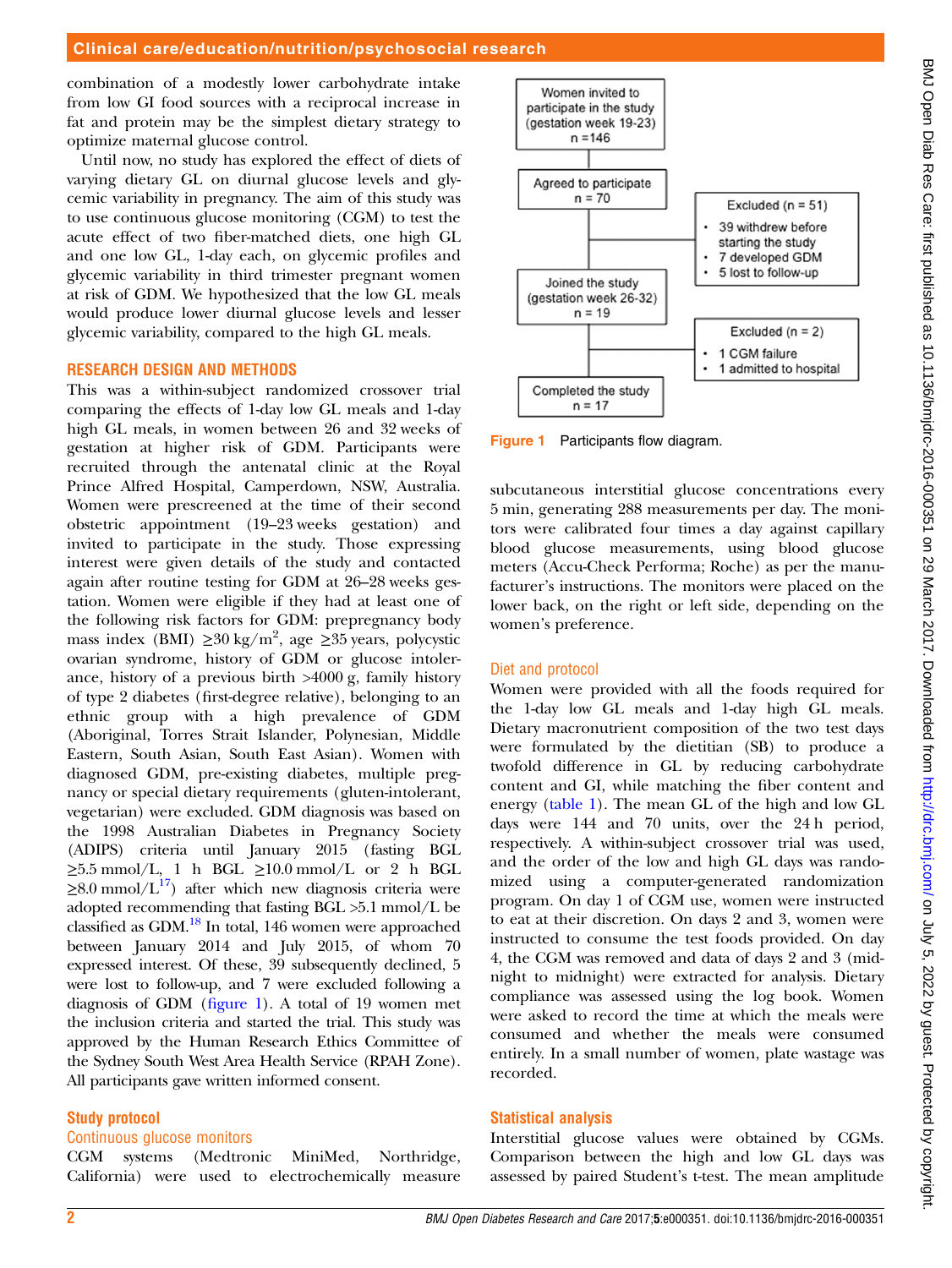:e000351. doi:10.1136/bmjdrc-2016-000351

 $\sim$ 

<span id="page-2-0"></span>

|                                                | Low GL meal  |      |                |                |                |                |                 |                |              |                | <b>High GL day</b>           |              |      |                |                |                |                |                 |                         |                |                |
|------------------------------------------------|--------------|------|----------------|----------------|----------------|----------------|-----------------|----------------|--------------|----------------|------------------------------|--------------|------|----------------|----------------|----------------|----------------|-----------------|-------------------------|----------------|----------------|
| <b>Foods</b>                                   | $\mathbf{g}$ | kJ   | P              | Fat            | Sat f          | <b>CHO</b>     | Fib             | <b>Sug</b>     | <b>GI</b>    | GL             | <b>Foods</b>                 | $\mathbf{q}$ | kJ   | P              | Fat            | Sat f          | CHO            | Fib             | <b>Sug</b>              |                | GI GL          |
| <b>Breakfast</b>                               |              |      |                |                |                |                |                 |                |              |                | <b>Breakfast</b>             |              |      |                |                |                |                |                 |                         |                |                |
| <b>Goodness Superfoods barley</b><br>and oats* | 35           | 500  | 5              | 3              | $\mathbf{1}$   | 16             | $6\phantom{1}6$ | 1              | 53           | 9              | Uncle Tobys High fibre oats* | 40           | 563  | $\overline{4}$ | 3              | $\overline{1}$ | 21             | 6               | $\overline{4}$          | 75             | 16             |
| Burgen wholegrain bread                        | 80           | 803  | 10             | 5              | $\mathbf{1}$   | 25             | 6               | $\overline{2}$ | 39           | 10             | <b>Wholemeal bread</b>       | 60           | 554  | 5              |                | 0              | 25             | $\overline{4}$  |                         | 70             | 18             |
| Vegemite spread                                | 20           | 117  | 5              | $\mathbf 0$    | $\mathbf 0$    | $\overline{c}$ | $\mathbf 0$     | 0              | $\mathbf{0}$ | $\mathbf 0$    | Vegemite spread              | 20           | 117  | 5              | $\mathbf 0$    | $\mathbf 0$    | $\overline{2}$ | $\mathbf 0$     | $\overline{0}$          | 0              | $\mathbf{0}$   |
| <b>Margarine</b>                               | 14           | 407  | $\mathbf 0$    | 11             | $\overline{2}$ | $\mathbf{0}$   | $\mathbf{0}$    | 0              | $\mathbf{0}$ | $\mathbf 0$    | Margarine                    | 14           | 407  | 0              | 11             | $\overline{2}$ | $\mathbf 0$    | 0               | $\mathbf 0$             | 0              | $\mathbf{0}$   |
|                                                |              |      |                |                |                |                |                 |                |              |                | Wheat brant                  | 13           | 167  | $\overline{2}$ | $\mathbf{1}$   | $\mathbf{0}$   | $\overline{4}$ | $\overline{4}$  | $\mathbf{0}$            | $\overline{0}$ | $\mathbf{0}$   |
| Total (g)                                      |              | 1827 | 20             | 19             | $\overline{4}$ | 43             | 12              | 3              | 45           | 18             | Total (g)                    |              | 1808 | 16             | 16             | 3              | 52             | 14              | $\overline{4}$          | 67             | 34             |
| Lunch                                          |              |      |                |                |                |                |                 |                |              |                | Lunch                        |              |      |                |                |                |                |                 |                         |                |                |
| Burgen wholegrain bread                        | 80           | 803  | 10             | 5              | $\overline{1}$ | 25             | 6               | $\overline{c}$ | 39           | 10             | <b>Wholemeal bread</b>       | 90           | 866  | 8              | $\overline{2}$ | $\mathbf 0$    | 38             | $6\phantom{1}6$ | $\overline{c}$          | 70             | 26             |
| Tuna canned in oil                             | 80           | 559  | 22             | 5              | $\mathbf{1}$   | 0              | $\mathbf 0$     | $\overline{0}$ | $\mathbf{0}$ | $\mathbf{0}$   | Tuna canned in oil           | 80           | 559  | 22             | 5              | $\mathbf{1}$   | $\mathbf{0}$   | $\mathbf 0$     | $\mathbf 0$             | 0              | $\mathbf 0$    |
| Tomato (1 average)                             | 80           | 40   | 0              | $\mathbf 0$    | $\mathbf 0$    | $\overline{2}$ | 1               | 0              | $\mathbf{0}$ | $\mathbf 0$    | Tomato (1 average)           | 80           | 40   | 0              | $\Omega$       | $\mathbf 0$    | $\overline{2}$ | $\overline{1}$  | $\mathbf 0$             | $\mathbf{0}$   | $\mathbf 0$    |
| Cucumber (1 average)                           | 100          | 40   | $\Omega$       | $\mathbf 0$    | $\mathbf 0$    | $\overline{2}$ |                 | $\Omega$       | $\mathbf{0}$ | $\mathbf 0$    | Cucumber (1 average)         | 100          | 40   | 0              | $\Omega$       | $\mathbf 0$    | $\overline{2}$ | $\mathbf{1}$    | $\Omega$                | $\Omega$       | $\overline{0}$ |
| Lettuce (1 cup)                                | 35           | 8    | $\overline{0}$ | $\mathbf 0$    | $\mathbf 0$    | $\overline{0}$ | 1               | 0              | 0            | $\mathbf 0$    | Lettuce (1 cup)              | 35           | 8    | 0              | $\Omega$       | $\mathbf 0$    | $\overline{0}$ | $\mathbf{1}$    | $\mathbf 0$             | $\mathbf{0}$   | $\mathbf 0$    |
| Dressing (ready)                               | 30           | 265  | $\mathbf{0}$   | 5              | $\mathbf{1}$   | 5              | $\mathbf 0$     | 4              | $\mathbf{0}$ | $\mathbf 0$    | Dressing (ready)             | 30           | 265  | $\mathbf{0}$   | 5              | $\overline{1}$ | 5              | $\Omega$        | $\overline{4}$          | $\Omega$       | $\mathbf{0}$   |
| Be Natural nut bar                             | 40           | 870  | 8              | 15             | $\overline{2}$ | 12             | 3               | 8              | 29           | 3              | Vita-weat biscuits           | 30           | 453  | 3              | $\overline{2}$ | $\mathbf 0$    | 19             | 3               | $\overline{1}$          | 65             | 12             |
| Total (g)                                      |              | 2585 | 40             | 30             | 5              | 46             | 12              | $\overline{2}$ | 32           | 13             | Total (g)                    |              | 2231 | 33             | 14             | $\overline{2}$ | 66             | 12              | $\overline{7}$          | 64             | 39             |
| Afternoon tea                                  |              |      |                |                |                |                |                 |                |              |                | Afternoon tea                |              |      |                |                |                |                |                 |                         |                |                |
| Activia yogurt                                 | 125          | 448  | 6              | $\overline{2}$ | $\overline{1}$ | 17             | $\mathbf{0}$    | 16             | 25           | $\overline{4}$ | Sakata rice crackers         | 30           | 471  | $\overline{2}$ | $\overline{1}$ | $\mathbf{0}$   | 25             | $\mathbf{0}$    | $\overline{\mathbf{1}}$ | 80             | 20             |
|                                                |              |      |                |                |                |                |                 |                |              |                | Carrot (1 average)           | 70           | 80   | 0              | $\mathbf 0$    | $\mathbf 0$    | $\overline{4}$ | $\overline{2}$  | $\mathbf 0$             | 16             | $\overline{1}$ |
|                                                |              |      |                |                |                |                |                 |                |              |                | Philadelphia cream cheese    | 40           | 305  | 3              | 6              | $\overline{4}$ | $\overline{2}$ | $\mathbf 0$     | $\mathbf 0$             | $\mathbf{0}$   | $\mathbf{0}$   |
| Total (g)                                      |              | 448  | 6              | $\overline{2}$ | $\mathbf{1}$   | 17             | $\mathbf{0}$    | 16             | 25           | $\overline{4}$ | Total (g)                    |              | 856  | 5              | $\overline{7}$ | $\overline{4}$ | 31             | $\overline{2}$  | $\overline{1}$          | 67             | 21             |
| Dinner                                         |              |      |                |                |                |                |                 |                |              |                | <b>Dinner</b>                |              |      |                |                |                |                |                 |                         |                |                |
| Edgell four bean mix                           | 75           | 379  | 6              | $\overline{1}$ | $\mathbf 0$    | 12             | 6               | $\overline{2}$ | 37           | 5              | Mashed potato (dry)#         | 25           | 420  | $\overline{2}$ | $\overline{2}$ | $\mathbf{1}$   | 18             | 3               | $\overline{2}$          | 85             | 16             |
| Inghams chicken breast                         | 100          | 858  | 13             | 9              | $\overline{c}$ | 19             | $\mathbf 0$     | 3              | $\mathbf{0}$ | $\mathbf 0$    | Inghams chicken breast       | 100          | 858  | 13             | 9              | $\overline{2}$ | 19             | 0               | 3                       | $\mathbf{0}$   | $\mathbf 0$    |
| Tomatoes (2 average)                           | 160          | 80   | 0              | $\mathbf 0$    | $\mathbf 0$    | $\overline{4}$ | $\overline{2}$  | 0              | 0            | $\mathbf 0$    | Tomatoes (2 average)         | 160          | 80   | 0              | 0              | $\mathbf 0$    | 4              | $\overline{c}$  | $\mathbf 0$             | $\mathbf{0}$   | $\mathbf 0$    |
| Cucumber (1 average)                           | 100          | 40   | $\overline{0}$ | $\mathbf 0$    | $\mathbf{0}$   | $\overline{2}$ | 1               | 0              | $\mathbf{0}$ | $\mathbf 0$    | Cucumber (1 average)         | 100          | 40   | 0              | $\Omega$       | $\mathbf{0}$   | $\overline{2}$ | $\mathbf 0$     | $\mathbf 0$             | $\Omega$       | $\overline{0}$ |
| Lettuce (1 cup)                                | 35           | 8    | $\overline{0}$ | $\mathbf 0$    | $\mathbf 0$    | $\mathbf 0$    | $\mathbf{1}$    | 0              | $\mathbf{0}$ | $\mathbf{0}$   | Lettuce (1 cup)              | 35           | 8    | 0              | $\Omega$       | $\mathbf 0$    | $\Omega$       | $\mathbf{1}$    | $\overline{0}$          | $\mathbf{0}$   | $\overline{0}$ |
| Sweet corn canned                              | 72           | 231  | $\overline{c}$ | $\mathbf{1}$   | $\mathbf 0$    | 9              | $\overline{c}$  | 1              | 55           | 5              | Sweet corn canned            | 72           | 231  | 2              |                | $\mathbf 0$    | 9              | $\overline{2}$  | $\overline{1}$          | 55             | 5              |
| Dressing (ready)                               | 30           | 265  | $\Omega$       | 5              | $\overline{1}$ | 5              | $\overline{0}$  | $\overline{4}$ | $\Omega$     | $\Omega$       | Dressing (ready)             | 30           | 265  | 0              | 5              | $\overline{1}$ | 5              | $\mathbf 0$     | $\overline{4}$          | $\Omega$       | $\overline{0}$ |
|                                                |              |      |                |                |                |                |                 |                |              |                | Wheat bran §                 | 6            | 48   | $\Omega$       | $\mathbf 0$    | $\mathbf{0}$   | $\overline{2}$ | $\overline{2}$  | $\mathbf 0$             | $\mathbf{0}$   | $\overline{0}$ |
| Total (g)                                      |              | 1861 | 21             | 16             | 3              | 51             | 12              | 10             | 41           | 19             | Total (g)                    |              | 1950 | 17             | 17             | $\overline{4}$ | 59             | 10              | 10                      | 56             | 30             |
| <b>Supper</b>                                  |              |      |                |                |                |                |                 |                |              |                | <b>Supper</b>                |              |      |                |                |                |                |                 |                         |                |                |
| <b>Belvita biscuits</b>                        | 50           | 964  | 4              | 8              | $\mathbf{1}$   | 36             | 3               | 11             | 45           | 16             | SunRice rice cakes           | 40           | 663  | 3              | 4              | $\overline{1}$ | 28             | $\overline{c}$  | $\mathbf 0$             | 78             | 22             |
| Total (g)                                      |              | 964  | $\overline{4}$ | 8              | $\mathbf{1}$   | 36             | 3               | 11             | 45           | 16             | Total (g)                    |              | 663  | 3              | 4              | $\mathbf{1}$   | 28             | $\overline{2}$  | $\mathbf{0}$            | 78             | 22             |
| Total (g)                                      |              | 7685 | 91             | 74             | 14             | 193            | 39              | 54             | 39           | 70             | Total (g)                    |              | 7508 | 74             | 58             | 14             | 236            | 41              | 23                      | 65             | 144            |
| Total % energy                                 |              |      | 20             | 36             | $\overline{7}$ | 40             | $\overline{4}$  | 11             |              |                | Total % energy               |              |      | 17             | 29             | $\overline{7}$ | 50             | $\overline{4}$  | 5                       |                |                |
|                                                |              |      |                |                |                |                |                 |                |              |                |                              |              |      |                |                |                |                |                 |                         |                |                |

Total % energy does not account for the energy provided by fiber (2 kcal/g).

\*Oats were made on water.

†Wheat bran was added to the oats to increase the amount of fiber.

‡Mash was reconstituted from the powder using water.

§Wheat bran was added to the mash to increase the amount of fiber.

CHO, carbohydrate; Fib, fiber; GI, glycemic index; GL, glycemic load; kJ, kilojoules; P, protein; Sat f, saturated fat; Sug, sugar.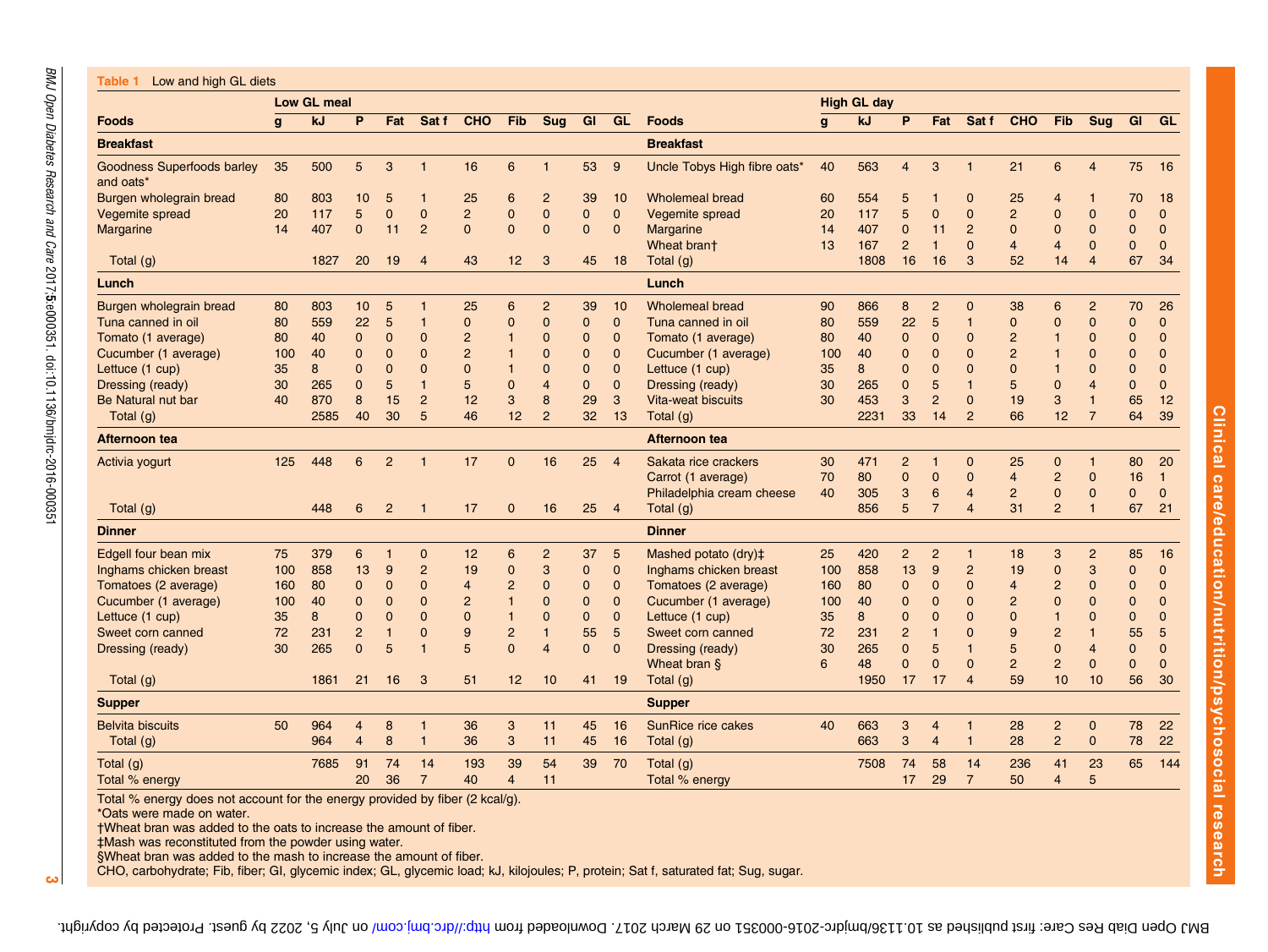of glycemic excursion (MAGE) was determined by calculating the arithmetic mean of the difference between consecutive peaks and nadirs if the difference was  $>1$  SD of the mean glucose,<sup>[19 20](#page-5-0)</sup> using the auto-mated GlyCulator algorithm.<sup>[21](#page-5-0)</sup> The incremental area under the curve (iAUC) was calculated across the 24 h, using the trapezoidal rule. The glucose value at midnight was used as baseline, and all the interstitial glucose output from the CGMs were used. Any area below baseline concentration was ignored. All the other variables were generated by transferring the CGM stored data into the data management system. The sample size calculation was based on the mean±SEM of iAUC glucose reported by Solomon *et a* $\ell^2$  in eight participants consuming representative diets (low GI or high GI) over the course of the day. In our study, a sample of 12 participants provided >80% power to detect a difference greater than twofold between the high and low GL groups, with an α-value of 0.05.

# **RESULTS**

In total, 19 women started the trial. Data were not recorded for one participant because of CGM failure. One participant was admitted to hospital on day 2 for reasons unrelated to the study, and her data were excluded from the analysis. Results were available for the remaining 17 participants, including two full 24 hours (midnight to midnight) glucose monitoring days.

Dietary compliance was higher on the low GL day compared to the high GL day. On the low GL day, one woman did not consume the supper (∼960 kJ deficit). On the high GL day, two women did not consume the supper (∼660 kJ deficit), two ate half of the supper (∼330 kJ deficit), one ate half of the afternoon tea (∼420 kJ deficit) and one ate half of the breakfast porridge (∼280 kJ deficit). The omission of these foods resulted in a reduction in the daily total energy content of between 4% and 12%. The mean±SD age was 34.8  $\pm 4$  years and prepregnancy BMI was 23.8 $\pm 4.7$  kg/m<sup>2</sup>. The mean gestational age at study entry was 29.3 ±1.3 weeks, and 71% of the participants were Caucasian.

# Dietary GL and diurnal glucose levels

Diurnal glucose responses measured by CGMs on the high GL day and low GL day are shown in figure 2, and summary results are presented in [table 2.](#page-4-0)

Diurnal glucose levels were significantly lower on the low GL day, as demonstrated by a 51% lower iAUC on the low GL day compared to the high GL day (iAUC ±SEM 549±109 mmol/L min vs 1120±198 mmol/L min, p=0.015). The peak glucose concentration was also significantly lower on the low GL day (mean±SEM 7.1  $\pm 0.2$  mmol/L vs 7.6 $\pm 0.2$  mmol/L, p=0.026). Time spent within the normal (target) glucose range was significantly longer on the low GL day, resulting from fewer above and lesser below target values, hence



Figure 2 Mean (±SEM) diurnal glucose levels following low GL meals (gray dots) and high GL meals (black dots). Average mealtimes are represented by the black arrows.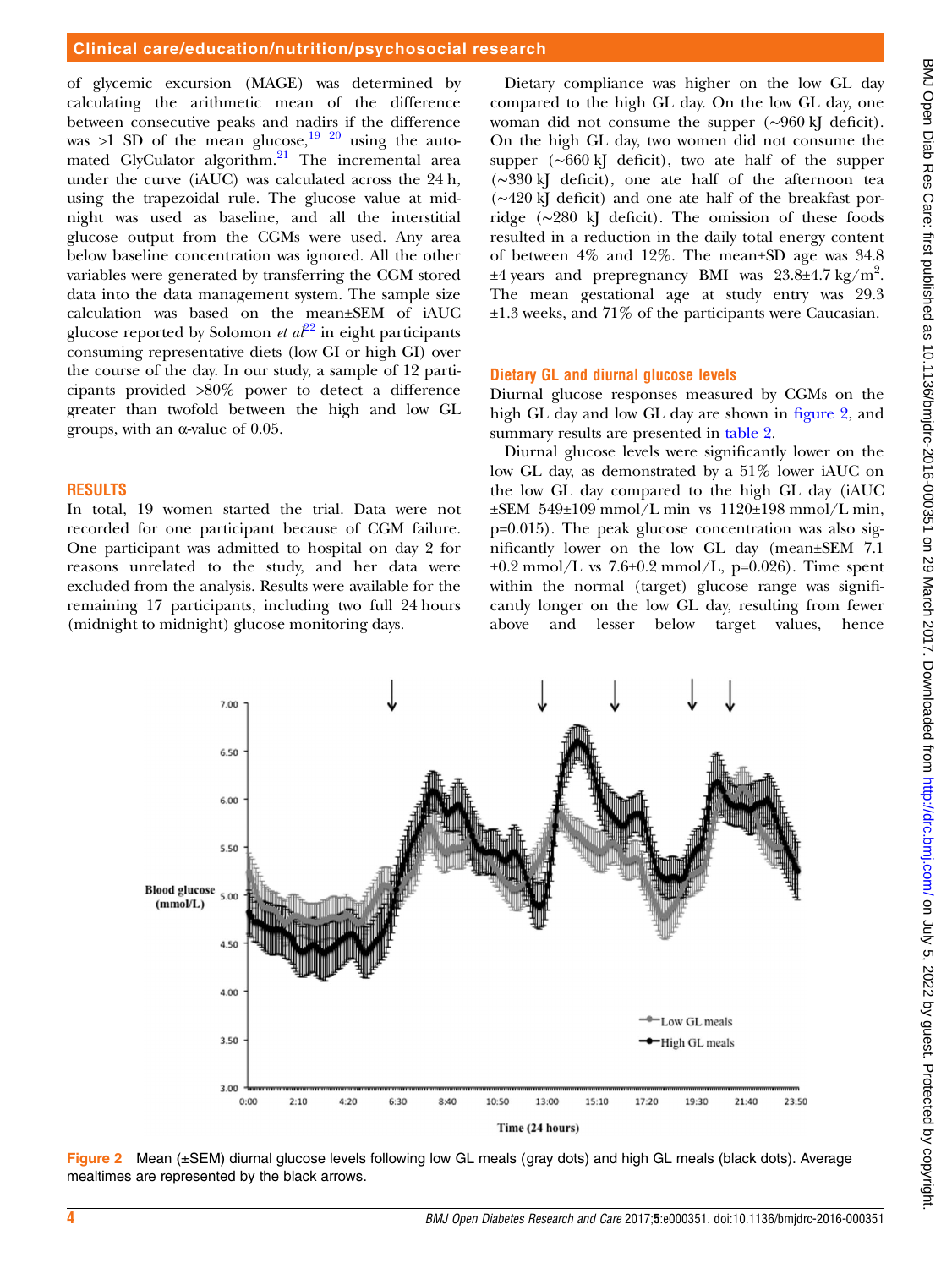<span id="page-4-0"></span>

| Table 2 Average maternal glucose levels $(n=17)$ for the |  |
|----------------------------------------------------------|--|
| low GL and high GL meals                                 |  |

| <b>IVW OF AIR IIIYII VE IIIGAIS</b>         |                |                |         |
|---------------------------------------------|----------------|----------------|---------|
|                                             | <b>Low GL</b>  | <b>High GL</b> | p Value |
| Highest glucose value<br>(mmol/L)           | $7.1 \pm 0.2$  | $7.6 \pm 0.2$  | 0.026   |
| Lowest glucose value<br>(mmol/L)            | $3.9 \pm 0.2$  | $3.7 \pm 0.2$  | 0.237   |
| Average (mmol/L)                            | $5.3 \pm 0.1$  | $5.4 \pm 0.2$  | 0.352   |
| SD average (mmol/L)                         | $0.7+0.1$      | $0.9 + 0.1$    | < 0.001 |
| MAGE (mmol/L)                               | $2.1 \pm 0.2$  | $2.7 \pm 0.2$  | < 0.001 |
| iAUC (mmol/L min)<br>Proportion of time (%) | $549 \pm 109$  | $1120 \pm 198$ | 0.015   |
| In target $(3.9-7.8)$<br>mmol/L)            | $95.1 \pm 1.7$ | $87.7 \pm 3.2$ | 0.031   |
| Above target                                | $0.4 \pm 0.2$  | $4.4 \pm 2.8$  | 0.180   |
| <b>Below target</b>                         | $4.5 \pm 1.7$  | $7.9 + 2.2$    | 0.129   |

Mean±SEM (all such values).

iAUC, incremental area under the curve (calculated across the 24 h, using the trapezoidal rule); MAGE, mean amplitude of glycemic excursions (determined by calculating the arithmetic mean of the difference between consecutive peaks and nadirs if the difference is >1 SD of the mean glucose).

demonstrating less glucose oscillation (low GL 95.1 ±1.7% vs high GL 87.7±3.2%, p=0.031).

Glycemic variability was significantly lower on the low GL day, as demonstrated by a lower average SD and lower MAGE (SD average  $0.7\pm0.1$  vs  $0.9\pm0.1$ ,  $p<0.001$ ; MAGE  $2.1\pm0.2$  mmol/L vs  $2.7\pm0.2$  mmol/L, p<0.001).

#### **CONCLUSIONS**

To the best of our knowledge, this is the first study to explore the effects of modestly higher protein/lower carbohydrate (lower GL) meals versus conventional meals on day-long glucose profiles in women at risk of GDM. Our findings show that the low GL diet achieved improved glycemic control as judged by ∼50% lower diurnal glucose levels, increased time within target glucose range and less glycemic oscillation than the conventional diet. Our findings have implications for improving the dietary management of pregnant women with overweight, obesity, and other risk factors for GDM.

Increased maternal glycemia is associated with excessive growth and adiposity,  $1^{23}$  poor vascular health,  $2^{4}$  and increased risk of metabolic disorders and obesity in the offspring.[10 25](#page-5-0) Higher glycemic variability, even of a modest degree, has been linked to higher fetal ponderal index, independently of glycated haemoglobin, in pregnant women with type 1 diabetes. $5$  In the present study, MAGE and average SD were significantly lower on the low GL day, potentially reducing the risk of preeclampsia and neonatal complications associated with high  $MAGE.<sup>26</sup>$  $MAGE.<sup>26</sup>$  $MAGE.<sup>26</sup>$ 

Currently, diet therapy aimed at lowering BGLs repre-sents the first line of treatment in women with GDM.<sup>[27](#page-5-0)</sup> In a previous study, we demonstrated that a low GI diet reduced the need for insulin therapy, without increasing the risk of adverse pregnancy outcomes.<sup>[28](#page-5-0)</sup> In a selfselected subgroup of pregnant women at high risk of GDM, a low GI diet resulted in improved infant weight-for-age and length-for-age z-scores and thinner carotid intima-media thickness at 1 year of age. $24$  In women with a history of macrosomia, a low GI diet improved glucose tolerance and gestational weight gain, although not the risk of macrosomia.<sup>[29](#page-5-0)</sup>

In this study, improvement in maternal glucose levels on the low GL diet was achieved by reducing the proportion of energy as carbohydrate (from  $50\%$  to  $40\%$ E), as well as by replacing high GI sources of carbohydrate with low GI sources. The reduction in carbohydrate energy was accompanied by a modest increase in protein energy (from  $17\%$  to  $20\%$ E) and fat energy (from 29% to 36%E). However, the meals with the largest difference in GL (lunch and afternoon tea) produced the largest difference in postprandial glycemia over the course of the day. Thus, carbohydrate and GI influence ambient glucose concentrations. Importantly, the sources of fat were chosen such that there was no increase in the proportion of energy as saturated fat (<10% in both diets). The low GL diet therefore resembled a modestly lower carbohydrate diet, similar to that associated with the lowest risk of metabolic syndrome in the PREDIMED study.<sup>30</sup> A recent meta-analysis indicates that this macronutrient distribution is associated with better markers of glucose homeostasis and HbA1c than higher carbohydrate diets.<sup>[31](#page-6-0)</sup>

Our findings should not be interpreted as a 'green light' for low or very low carbohydrate diets in women at risk of GDM. Severe restriction of carbohydrate markedly increases fatty acid oxidation and therefore ketone levels.<sup>[32](#page-6-0)</sup> In pregnancy, the risks associated with high maternal ketone concentration are currently unclear but may include adverse effects on offspring intelligence.<sup>[33](#page-6-0)</sup> Furthermore, carbohydrate-restricted diets may induce unbalanced macronutrient intake by increasing dietary fat. $34$  Data in pregnancy suggest a strong influence of maternal triglycerides and free-fatty acids (FFAs) on excessive fetal adiposity accretion.<sup>35</sup> <sup>36</sup> However, in GDM, diets with lower fat and higher 'complex' carbohydrate resulted in lower levels of maternal fasting glucose and FFAs, compared to a conventional diet. $37$ Outside of pregnancy, high fat diets have been shown to promote insulin resistance.[38](#page-6-0)

The strengths of this study include the randomized controlled design, the use of CGM with frequent assessment of maternal glucose concentrations across the day and the provision of foods with known (tested) GI and nutrient composition and the crossover study design. To best represent typical lifestyle patterns within the study, participants were free-living and the meals were consumed according to the mother's schedule. Our study had some limitations, most notably the small sample size and the short duration of the study; only 24 h per GL diet of CGM data were analyzed instead of an average over >1 day which might not represent the true day-to-day variation in glycemic response. Only acute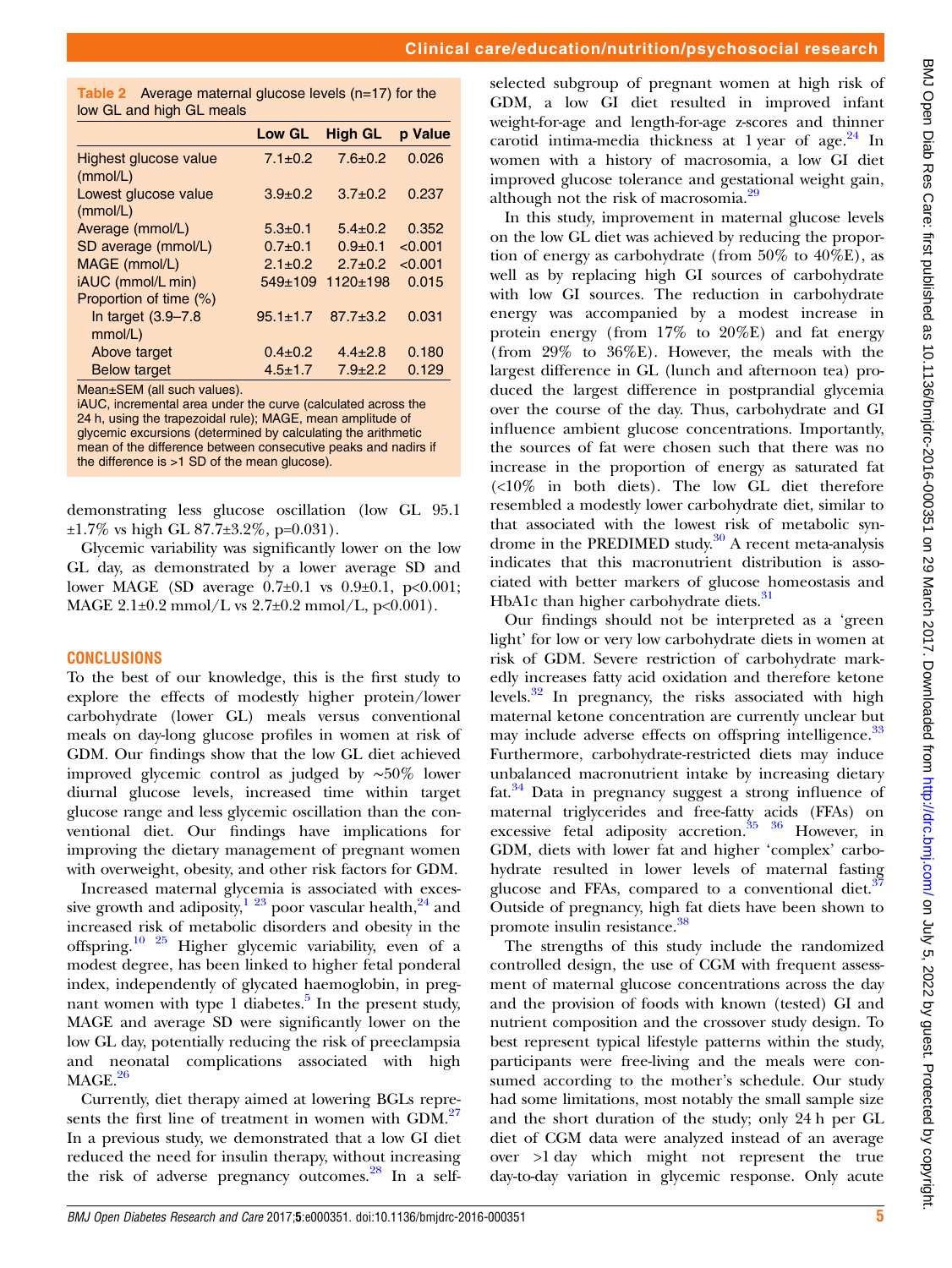<span id="page-5-0"></span>effects were reported, and there was no lead in diets and no washout day. More tightly controlled meal times may have increased the differences between the two diets.

In conclusion, this study showed that, in third trimester pregnant women at risk of GDM, low GL meals improve diurnal glycemic control and glycemic variability, compared to high GL meals. This study adds to the evidence supporting the utility of a low GL diet in pregnancy to optimize glycemic control.

#### Author affiliations

<sup>1</sup>Charles Perkins Centre, The University of Sydney, Sydney, New South Wales, Australia

<sup>2</sup>School of Life and Environmental Sciences, The University of Sydney, Sydney, New South Wales, Australia

3 IEL-Nutritional Epidemiology, University of Bonn, DONALD Study, Dortmund,

**Germany** <sup>4</sup>Boden Institute of Obesity, Nutrition, Exercise & Eating Disorders, The

University of Sydney, Sydney, New South Wales, Australia <sup>5</sup>Department of Endocrinology, Royal Prince Alfred Hospital, Camperdown, New South Wales, Australia

6 Sydney Medical School, The University of Sydney, Sydney, New South Wales, Australia

Acknowledgements The authors thank all the study participants.

Contributors JPB-M, NVK, AB, JG, GPR, and TPM conceived and designed the study; NVK and JG researched the data; NVK analyzed the data and wrote the manuscript; SB designed the diets; and FSA was involved in the design of the diets and generated the incremental area under the curve. All authors reviewed and approved the final manuscript. JPB-M is the guarantor of this work and takes responsibility for the contents of the article.

Competing interests JPB-M is the President of the Glycemic Index Foundation, Director of the Sydney University Glycemic Index Research Service and author of popular books about the glycemic index of foods. FSA is a director of the Glycemic Index Foundation, manages the Sydney University Glycemic Index Research Service and is a coauthor of popular books about the glycemic index of foods. No other potential conflicts of interest relevant to this article are declared.

Ethics approval Sydney South West Area Health Service (RPAH Zone).

Provenance and peer review Not commissioned; externally peer reviewed.

Data sharing statement No additional data are available.

**Open Access** This is an Open Access article distributed in accordance with the Creative Commons Attribution Non Commercial (CC BY-NC 4.0) license, which permits others to distribute, remix, adapt, build upon this work noncommercially, and license their derivative works on different terms, provided the original work is properly cited and the use is non-commercial. See: [http://](http://creativecommons.org/licenses/by-nc/4.0/) [creativecommons.org/licenses/by-nc/4.0/](http://creativecommons.org/licenses/by-nc/4.0/)

#### REFERENCES

- 1. Metzger BE, Lowe LP, Dyer AR, et al. Hyperglycemia and adverse pregnancy outcomes. [N Engl J Med](http://dx.doi.org/10.1056/NEJMoa0707943) 2008;358:1991-2002.
- 2. Crume TL, Ogden L, Daniels S, et al. The impact of in utero exposure to diabetes on childhood body mass index growth trajectories: the EPOCH Study. J Pediatrics 2011;158:941–6.
- 3. Catalano PM. The impact of gestational diabetes and maternal obesity on the mother and her offspring. [J Dev Orig Health Dis](http://dx.doi.org/10.1017/S2040174410000115) 2010;1:208–15.
- 4. Hillier TA, Pedula KL, Schmidt MM, et al. Childhood obesity and metabolic imprinting: the ongoing effects of maternal hyperglycemia. [Diabetes Care](http://dx.doi.org/10.2337/dc06-2361) 2007;30:2287–92.
- 5. Dalfra MG, Sartore G, Di Cianni G, et al. Glucose variability in diabetic pregnancy. [Diabetes Technol Ther](http://dx.doi.org/10.1089/dia.2010.0145) 2011;13:853-9.
- Su JB, Wang XQ, Chen JF, et al. Glycemic variability in gestational diabetes mellitus and its association with beta cell function. [Endocrine](http://dx.doi.org/10.1007/s12020-012-9753-5) 2013;43:370–5.
- 7. Chang CM, Hsieh CJ, Huang JC, et al. Acute and chronic fluctuations in blood glucose levels can increase oxidative stress in type 2 diabetes mellitus. [Acta Diabetol](http://dx.doi.org/10.1007/s00592-012-0398-x) 2012;49(Suppl 1):  $S171 - 7$
- 8. Monnier L, Mas E, Ginet C, et al. Activation of oxidative stress by acute glucose fluctuations compared with sustained chronic hyperglycemia in patients with type 2 diabetes. [JAMA](http://dx.doi.org/10.1001/jama.295.14.1681) 2006;295:1681-7.
- Ceriello A, Esposito K, Piconi L, et al. Oscillating glucose is more deleterious to endothelial function and oxidative stress than mean glucose in normal and type 2 diabetic patients. [Diabetes](http://dx.doi.org/10.2337/db08-0063) 2008;57:1349–54.
- 10. Dabelea D, Crume T. Maternal environment and the transgenerational cycle of obesity and diabetes. [Diabetes](http://dx.doi.org/10.2337/db11-0400) 2011;60:1849-55.
- 11. Brand-Miller JC, Stockmann K, Atkinson F, et al. Glycemic index, postprandial glycemia, and the shape of the curve in healthy subjects: analysis of a database of more than 1,000 foods. [Am J Clin Nutr](http://dx.doi.org/10.3945/ajcn.2008.26354) 2009;89:97–105.
- 12. Brynes AE, Adamson J, Dornhorst A, et al. The beneficial effect of a diet with low glycaemic index on 24 h glucose profiles in healthy young people as assessed by continuous glucose monitoring. Br J Nutr 2005;93:179–82.
- 13. Nansel TR, Gellar L, McGill A. Effect of varying glycemic index meals on blood glucose control assessed with continuous glucose monitoring in youth with type 1 diabetes on basal-bolus insulin regimens. [Diabetes Care](http://dx.doi.org/10.2337/dc07-1879) 2008;31:695–7.
- 14. Brynes AE, Lee JL, Brighton RE, et al. A low glycemic diet significantly improves the 24-h blood glucose profile in people with type 2 diabetes, as assessed using the continuous glucose MiniMed monitor. Diabetes Care 2003;26:548–9.
- 15. Fabricatore AN, Ebbeling CB, Wadden TA, et al. Continuous glucose monitoring to assess the ecologic validity of dietary glycemic index and glycemic load. [Am J Clin Nutr](http://dx.doi.org/10.3945/ajcn.111.020354) 2011;94:1519-24.
- 16. Bao J, Atkinson F, Petocz P, et al. Prediction of postprandial glycemia and insulinemia in lean, young, healthy adults: glycemic load compared with carbohydrate content alone. [Am J Clin Nutr](http://dx.doi.org/10.3945/ajcn.110.005033) 2011;93:984–96.
- 17. Hoffman L, Nolan C, Wilson JD, et al. Gestational diabetes mellitus —management guidelines. The Australasian Diabetes in Pregnancy Society. Med J Aust 1998;169:93–7.
- 18. Metzger BE, Gabbe SG, Persson B, et al., International Association of Diabetes and Pregnancy Study Groups Consensus Panel. International association of diabetes and pregnancy study groups recommendations on the diagnosis and classification of hyperglycemia in pregnancy. [Diabetes Care](http://dx.doi.org/10.2337/dc09-1848) 2010;33:676-82.
- 19. Service FJ. Glucose variability. *[Diabetes](http://dx.doi.org/10.2337/db12-1396)* 2013;62:1398–404.<br>20. Baghurst PA. Calculating the mean amplitude of glycemic ex
- Baghurst PA. Calculating the mean amplitude of glycemic excursion from continuous glucose monitoring data: an automated algorithm. [Diabetes Technol Ther](http://dx.doi.org/10.1089/dia.2010.0090) 2011;13:296–302.
- 21. Czerwoniuk D, Fendler W, Walenciak L, et al. GlyCulator: a glycemic variability calculation tool for continuous glucose monitoring data. [J Diabetes Sci Technol](http://dx.doi.org/10.1177/193229681100500236) 2011;5:447-51.
- 22. Solomon TP, Haus JM, Kelly KR, et al. A low-glycemic index diet combined with exercise reduces insulin resistance, postprandial hyperinsulinemia, and glucose-dependent insulinotropic polypeptide responses in obese, prediabetic humans. [Am J Clin Nutr](http://dx.doi.org/10.3945/ajcn.2010.29771) 2010;92:1359–68.
- 23. HAPO Study Cooperative Research Group. Hyperglycemia and Adverse Pregnancy Outcome (HAPO) Study: associations with neonatal anthropometrics. [Diabetes](http://dx.doi.org/10.2337/db08-1112) 2009;58:453–9.
- 24. Kizirian NV, Kong Y, Muirhead R, et al. Effects of a low-glycemic index diet during pregnancy on offspring growth, body composition, and vascular health: a pilot randomized controlled trial. [Am J Clin](http://dx.doi.org/10.3945/ajcn.115.123695) [Nutr](http://dx.doi.org/10.3945/ajcn.115.123695) 2016;103:1073–82.
- 25. Ma RC, Tutino GE, Lillycrop KA, et al. Maternal diabetes, gestational diabetes and the role of epigenetics in their long term effects on offspring. [Prog Biophys Mol Biol](http://dx.doi.org/10.1016/j.pbiomolbio.2015.02.010) 2015;118:55-68.
- 26. Yu F, Lv L, Liang Z, et al. Continuous glucose monitoring effects on maternal glycemic control and pregnancy outcomes in patients with gestational diabetes mellitus: a prospective cohort study. [J Clin](http://dx.doi.org/10.1210/jc.2013-4332) [Endocrinol Metab](http://dx.doi.org/10.1210/jc.2013-4332) 2014;99:4674–82.
- 27. Blumer I, Hadar E, Hadden DR, et al. Diabetes and pregnancy: an endocrine society clinical practice guideline. [J Clin Endocrinol Metab](http://dx.doi.org/10.1210/jc.2013-2465) 2013;98:4227–49.
- 28. Moses RG, Barker M, Winter M, et al. Can a low-glycemic index diet reduce the need for insulin in gestational diabetes mellitus? A randomized trial. [Diabetes Care](http://dx.doi.org/10.2337/dc09-0007) 2009;32:996-1000.
- 29. Walsh JM, McGowan CA, Mahony R, et al. Low glycaemic index diet in pregnancy to prevent macrosomia (ROLO study): randomised control trial. BMJ 2012;345:e5605.
- 30. Juanola-Falgarona M, Salas-Salvado J, Buil-Cosiales P, et al. Dietary glycemic index and glycemic load are positively associated